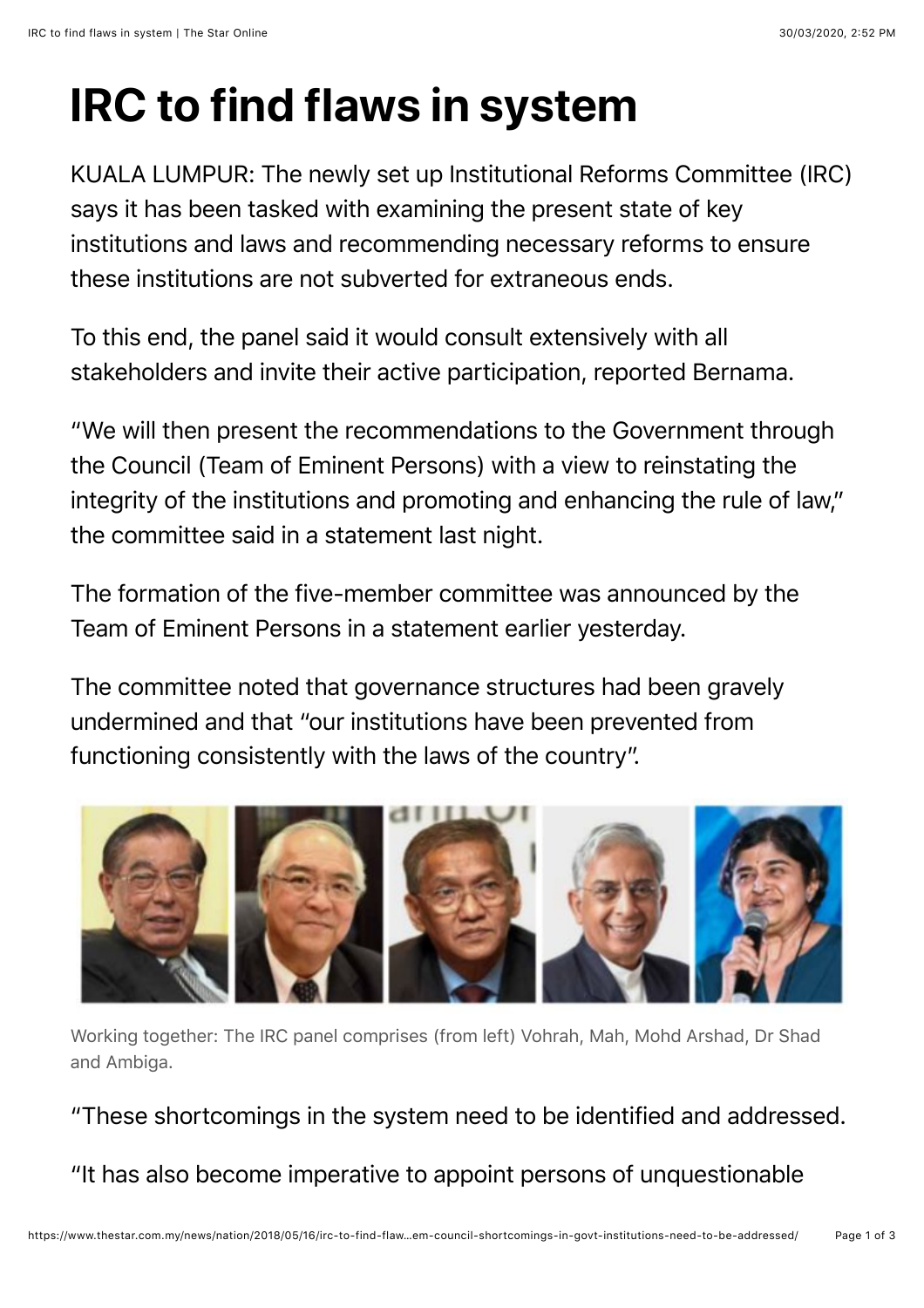integrity to lead these institutions," it said.

Chaired by retired judge of the Court of Appeal Datuk K.C. Vohrah, the other members of the committee comprise retired Court of Appeal judge and Suhakam commissioner Datuk Mah Weng Kwai; National Patriots Association president Brig-Jen (Rtd) Datuk Mohamed Arshad Raji; Tunku Abdul Rahman Professor of Law at Universiti Malaya Emeritus Prof Datuk Dr Shad Saleem Faruqi and National Human Rights Society (Hakam) president Datuk Ambiga Sreenevasan. The statement pointed out that the rule of law was the basis upon which Malaysia as a democracy was founded.

"The rule of law is about accountability, just laws, transparency, open government, institutional independence, an independent judiciary, and checks and balances," it said.

Meanwhile, the Government's Team of Eminent Persons formed the IRC to help bring about "positive change" in the country.

The committee will report to the Team of Eminent Persons, which will then present the report to Prime Minister Tun Dr Mahathir Mohamad.

In a statement yesterday, the Team of Eminent Persons said that while it was set up to advise the Government on economic and financial matters, economic reform on its own could not bring about the desired change unless accompanied by institutional reforms.

The Team of Eminent Persons, which is led by former Finance Minister Tun Daim Zainuddin, consists of ex-Bank Negara governor Tan Sri Dr Zeti Akhtar Aziz, former Petronas president Tan Sri Hassan Marican, Hong Kong-based tycoon Robert Kuok and economist Prof Dr Jomo Kwame Sundaram.

It was set up on Saturday to advise the Government on economic and